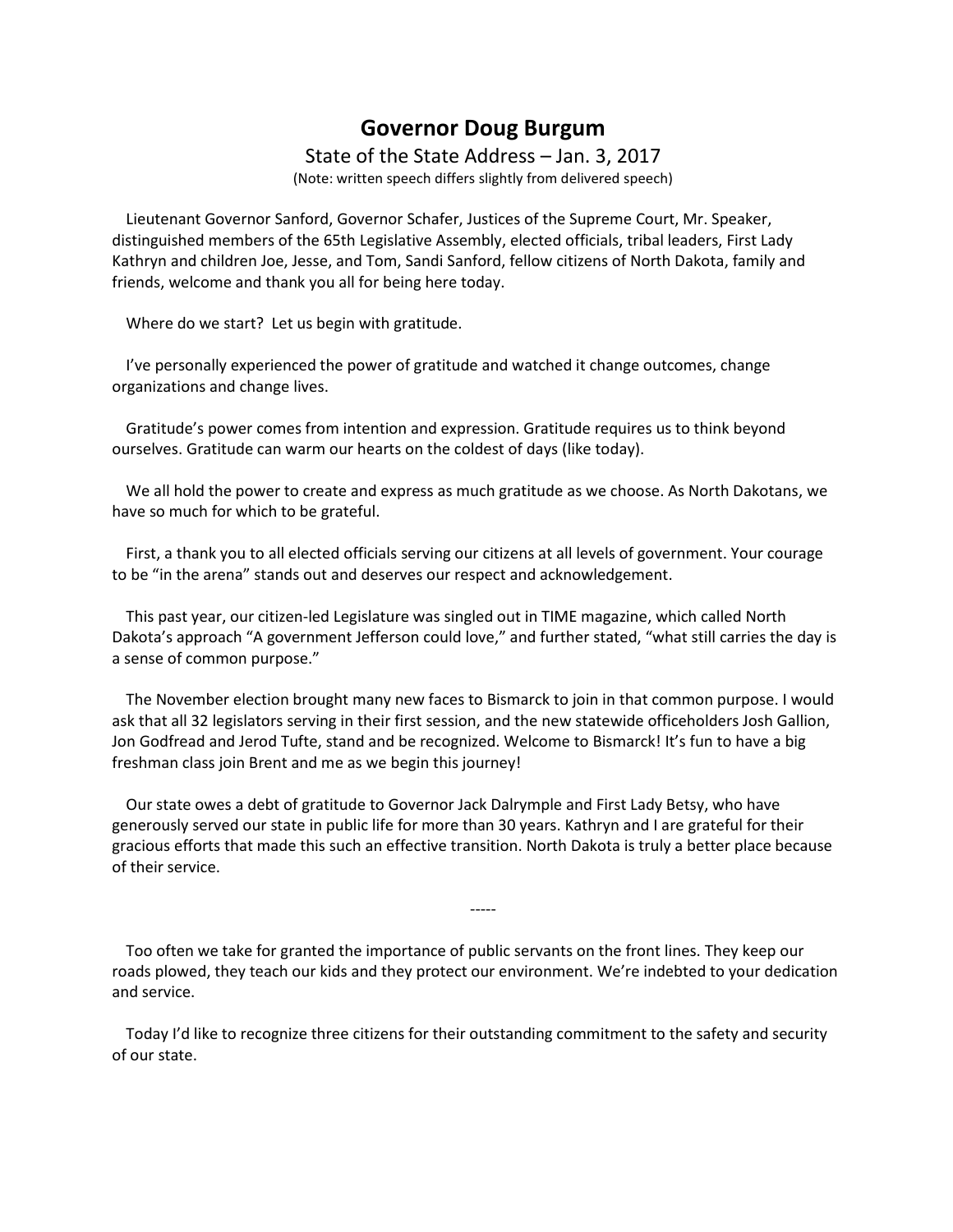The first is North Dakota National Guard Sergeant First Class James Howey, who owns an electrical business in Fargo. Sergeant First Class Howey needed just two weeks in December to connect two separate Guard and law enforcement operations in southern Morton County to the local power grid.

His quick and capable work will save the state hundreds of thousands of dollars. The project could not have been done without his knowledge base, his civilian-acquired skills and his ability to lead soldiers effectively.

Second is Captain Bryan Niewind of the North Dakota Highway Patrol, who's spent his career ensuring our safety, including helping to save a motorist's life from a watery crash in 2009.

Captain Niewind currently serves as our Highway Patrol's Emergency Response Team Commander. In this role he's been working tirelessly to reach a peaceful resolution to the protests, while at the same time ensuring the safety of all involved.

Sergeant Bryan Steele is an Army veteran and 17-year member of the Morton County Sheriff's Department. He has responded to every protest event in the county since Aug. 10, sometimes working 14-hour shifts for more than 20 days in a row, often working holidays and missing anniversaries, birthdays and other family events.

So to each of you three, and to the hundreds of individuals from across the state involved in law enforcement, emergency management and support operations, we offer our deepest regard for your service, professionalism and restraint.

Every day we get to serve the amazing people of North Dakota and do our work in the context of North Dakota being one of the greatest states in the greatest country in the world.

A place which honors and protects freedom of speech, freedom of religion and the right to bear arms. A country whose entrepreneurs and innovators are the envy and the engine of the world's economy.

**-----**

Today we live in a world of fundamental change due to the powerful and unstoppable forces of technology.

This combination of incredibly cheap digital storage, fast bandwidth, cell phones so powerful they are really mobile supercomputers, enormous amounts of highly accurate, automatically collected data, all powered by the magic of software – these forces are changing everything every job, every company and every industry.

Yes, we're facing a budget revenue shortfall. But not because of scarcity.

When I was in high school, I was told two things were certain about our world. First, the world's population would explode and we wouldn't have enough food. And second, we'd run out of energy.

Fast forward to today. America's and North Dakota's farmers are among the most productive in the world. A drive across our state this fall revealed bumper crops of corn that exceeded our ever-expanding storage capacities.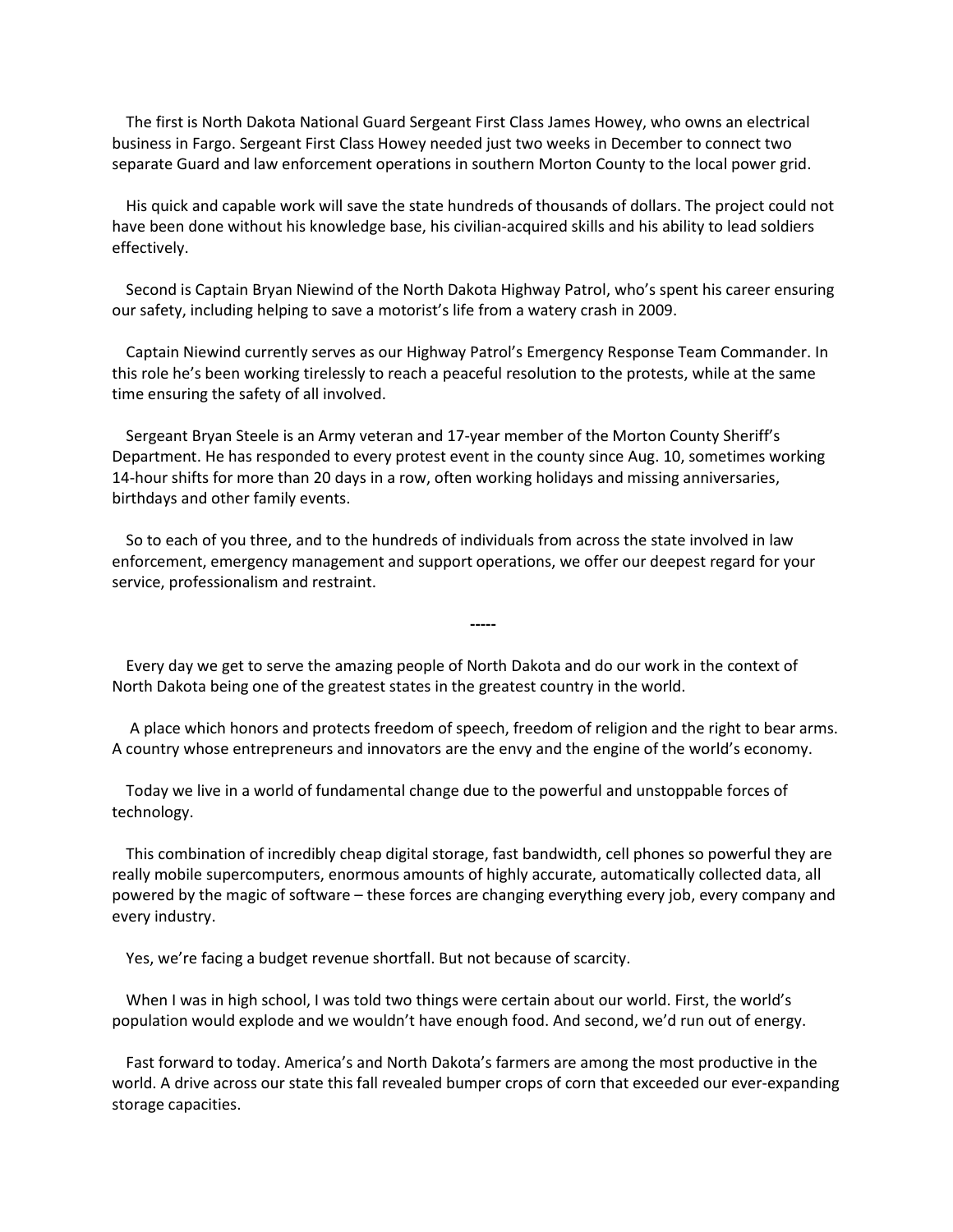The world is awash in energy. Oil, gas, coal, solar and wind energy is being produced in record amounts. And technology pioneered in North Dakota has moved us to the No. 2 oil producing state in the country. The U.S. is producing 73 percent more oil than it was in 2008.

Prices are low, farm income is way down, and our state revenues are lower by nearly \$1.5 billion because of this abundance – abundance driven by technological changes.

But the most significant change we're facing is the abundance of information.

A common error made in our thinking is that change is linear. We've all seen change before. So we convince ourselves we're prepared. But the underlying digital forces driving today's change are not linear, they're exponential.

This means simply that change is accelerating at an ever-increasing rate. In just another decade, computing power will be up to 64 times more powerful, and at a fraction of today's cost.

Think of it: In less than eight years, Uber, which doesn't own a vehicle, has become one of the world's largest transportation companies.

And in less than eight years, Airbnb now offers 2 million rooms – more rooms per night than the top major hotel chains combined – and Airbnb doesn't own any property.

Technological forces will not only affect the service industry but transform primary sector industries like manufacturing. 3-D printers have dropped in price from \$18,000 to \$400 in only 10 years, and become 100 times faster.

Autonomous vehicles, both on land and in the air, are poised to rapidly revolutionize transportation, agriculture and distribution industries. In Grand Forks, just last week, the Northern Plains Unmanned Aircraft Systems Test Site announced FAA approval to launch a phased approach to operate large unmanned aircraft beyond visual line of sight – a first in the nation.

A search yesterday on Microsoft's Bing produced 51.6 million responses when I typed in "online courses."

These powerful technological forces are fueling an underlying change in our economy and will challenge all of our existing approaches, systems and institutions.

Harnessing these forces can lead to lower costs and better outcomes in health care, education and infrastructure. And these areas are some of the biggest cost drivers of our state budget.

Understanding these forces is essential. They'll shape how we live and the cities we build. They'll also help us create and retain a 21st century workforce, attract more entrepreneurs and innovators and keep our children and grandchildren in North Dakota.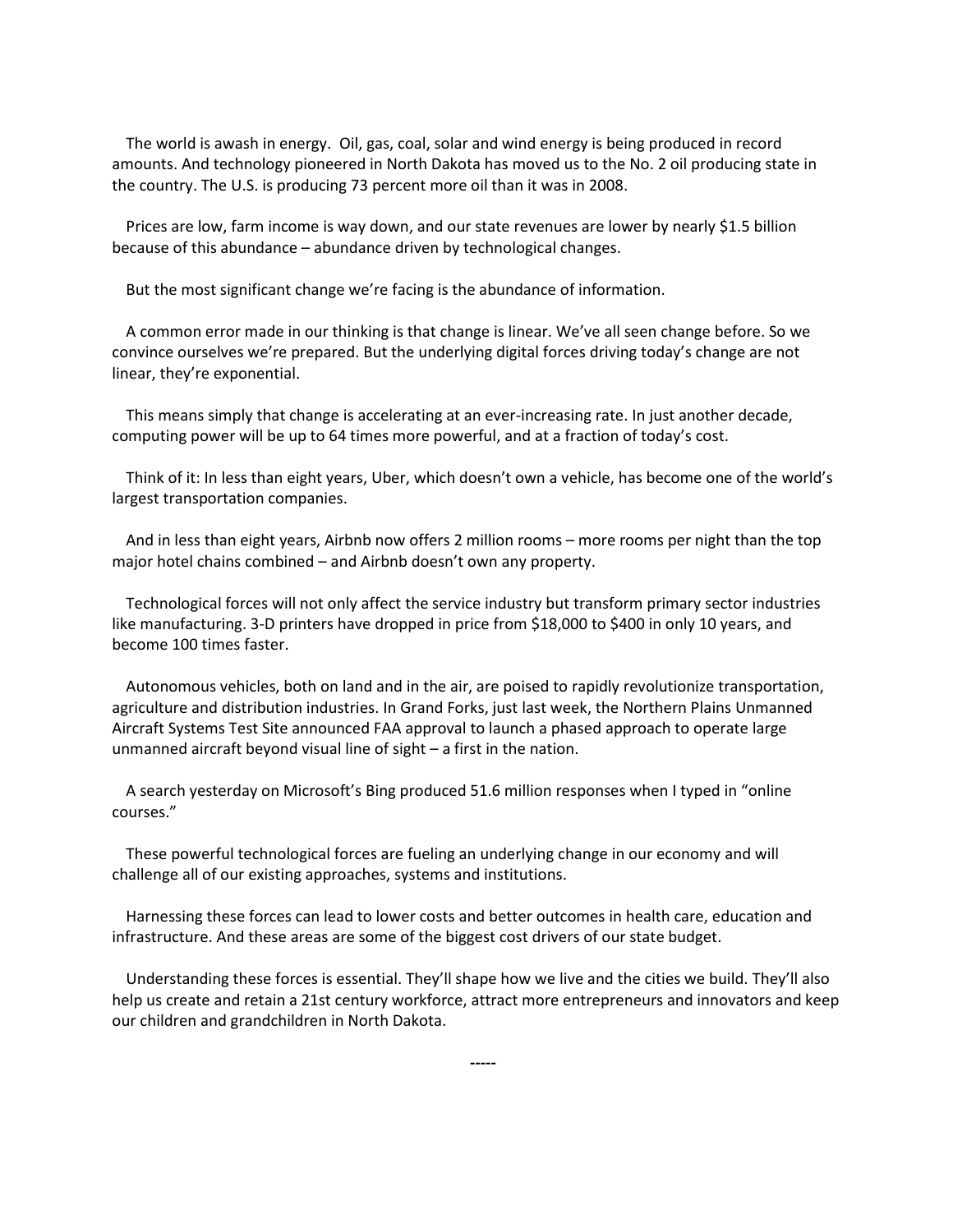For the most part, government needs to get out of the way and let the powerful, positive forces of free markets – including competition, price and consumer choice – shape our future.

Over regulation not only increases costs, it can also dangerously misallocate both human and financial capital, misallocating these important resources away from the investments that do the most good for the most people.

But in some areas and instances, government is the appropriate vehicle for creating and delivering basic services and functions. And in these necessary areas the question is not, "Is government good?" or "Is government bad?" The question is, "Can government be better?"

The answer to that question is "yes." In fact, in the context of a rapidly changing world and economy, the answer is a resounding and unequivocal "Yes!"

-----

One place that demands change is our approach to education.

Education is the foundation of our future. Education helps to create responsible and engaged citizens, attract businesses and further strengthen our economy. The quality of our education system will determine North Dakota's success in the 21st century.

There's lots of good news about education in North Dakota. By many traditional measures, our education system is strong. And for this we owe a great deal of thanks to our educators.

But here's our challenge.

Our basic education model dates back to before statehood. The primary method of knowledge transfer then was a teacher in a one-room schoolhouse, and a few books.

One hundred years later, when I attended high school in Arthur, there were a few more teachers and a few more books. But the method of knowledge transfer was still the same.

And for my youngest son Tom, a senior in high school, his experience doesn't look much different. Most North Dakota students still study isolated subjects, sit in rows of desks for 50-minute periods and wait for the next bell to ring.

Yet nearly all of the world's information is now available online, anywhere, anytime, for free. Knowledge transfer, whether in K-12 or at universities, is no longer only tied to the school day in a school building during the school year.

We can't prepare our kids for the 21st century using a 19th-century model.

Across our state, I hear the same thing from educators, parents, business people, policymakers and students: It's not enough for students to do well on traditional measures. They need to be creative problem solvers, effective communicators, informed and responsible citizens who are strong collaborators.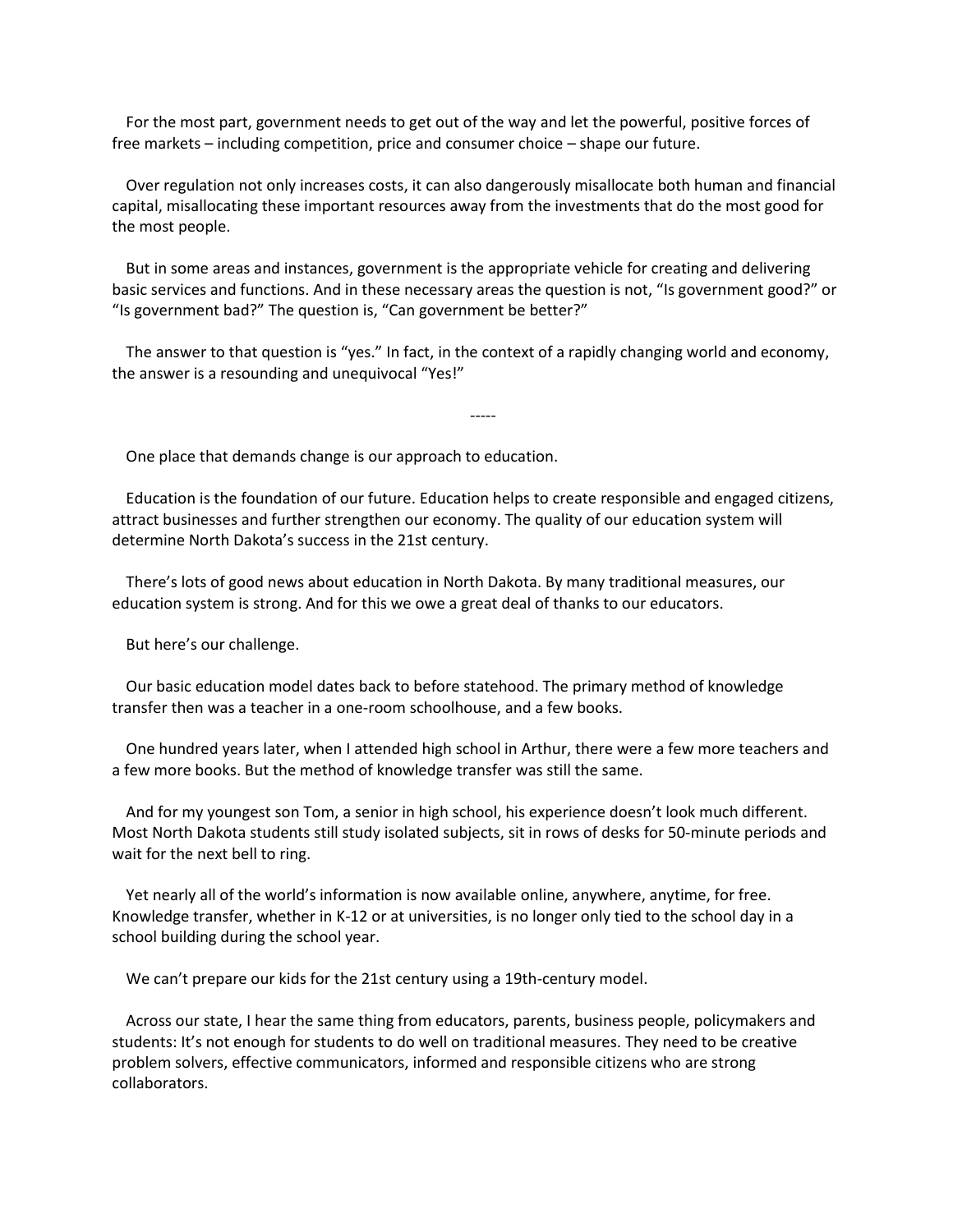The challenge for our schools is how to equip our students with these essential skills and learning mindsets. But our challenge is also our opportunity. Some schools are already kindling the fire of transformation.

Together, I believe North Dakota can lead the way in education across America. Our schools can be world-class in preparing our students for the 21st century. Let me say that again: North Dakota schools can be the best in the world.

History shows that we can change systems. But only by trusting and empowering the people doing the work.

We need our superintendents, principals, teachers and students to lead the way. But we can't put this entirely on their shoulders. Parents, businesses, community organizations and legislators have a role to play.

We must also reframe education to be a lifelong endeavor, not something that merely ends with a diploma. Education affects every person and every industry. And its outcomes can be measured in the daily lives of everyday North Dakotans.

**-----**

In today's world of abundant, free and mobile information, we have to start rethinking all of our institutions that were built around the idea that information is scarce and only accessed at physical locations.

To thrive in this new paradigm, we need to instill a powerful culture of courageous curiosity across our state. Anything being done simply because "that's the way we have always done it" should be and must be rigorously and respectfully questioned.

Wherever we're spending public dollars on infrastructure, we can upgrade our methods, systems and frequency for gathering input and feedback.

As we're learning, better consultation with citizens and neighbors can identify areas for collaboration and lower costs.

**-----**

And no matter what, we must all have the courage to admit that we can always do better.

As North Dakota embraces the 21st century economy, government must also embrace the technologies and processes that drive success and innovation in the private sector.

Our budgeting practices are ripe for this kind of reinvention.

Starting in the next full budget cycle, we should implement zero-based budgeting. Combined with better success metrics, we can focus our spending where we get the highest return.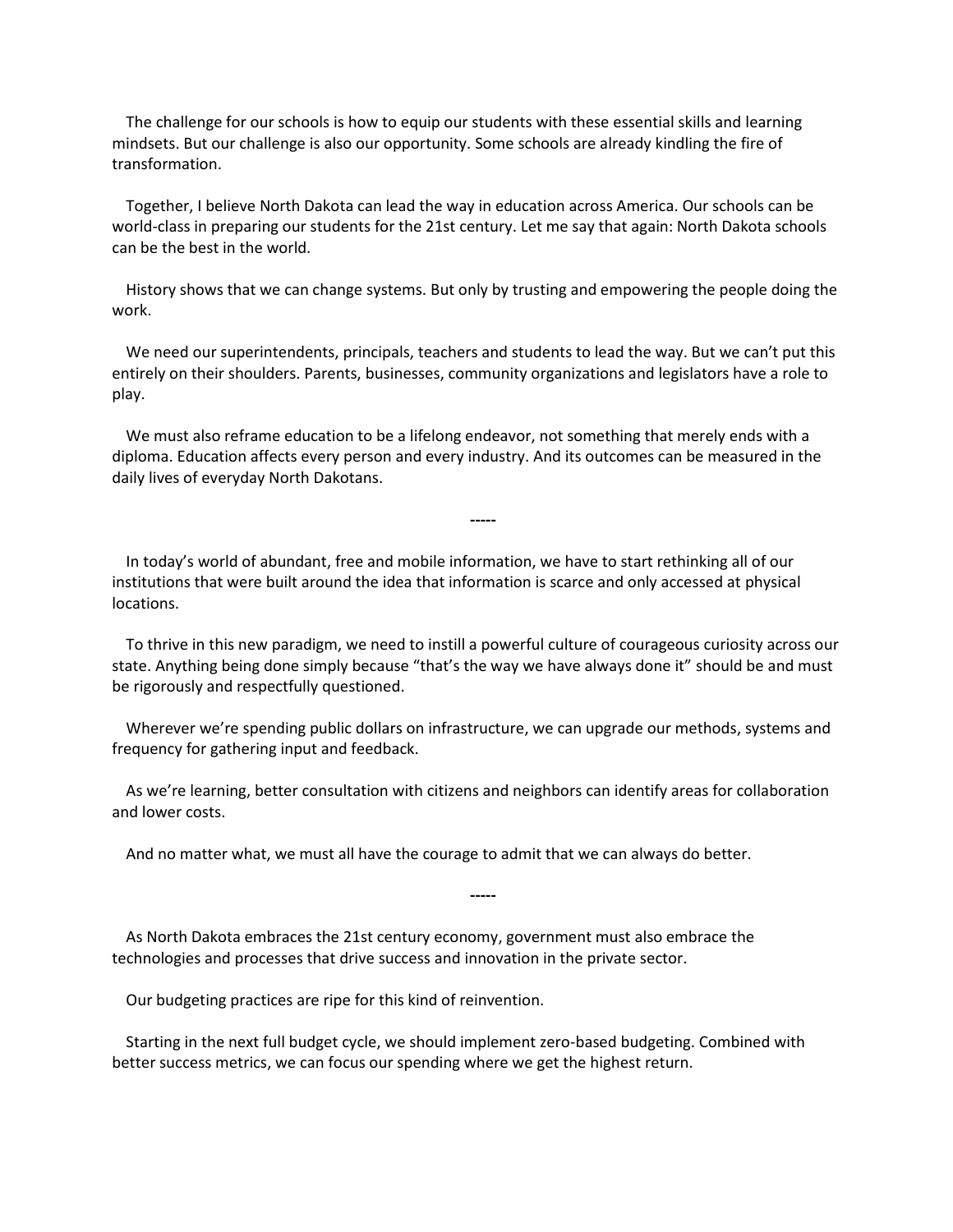We need to examine our forecasting systems and models. Forecasting is difficult when there's no insulation from the volatile price swings in the energy and agriculture sectors.

Our current revenue forecasting model still is not accurately reflecting the linkage between lower commodity prices and sales tax collections. These continued monthly revenue misses may still require additional attention this biennium to keep the government funded.

Going forward, we need to establish an approach to revenue risk management.

Every grain elevator in North Dakota manages risk through hedging. If they didn't, they'd be out of business. Other governments with energy-rich economies employed hedging when oil prices were at record highs and saved themselves billions in lost revenue. We should consider employing conservative hedging policies when market conditions warrant.

Many big decisions have had to be made with limited or poor data. By harnessing the power of automatically generated data, we can have more frequent and accurate information for decisionmaking. And we can better communicate with North Dakota citizens.

Many of our farmers have already embraced this data revolution, with impressive results in recordbreaking yields and lower input costs. It's time for state government to catch up.

-----

While declining revenues are a problem, the root culprit is spending.

Our general fund budget has more than tripled in the past decade. Our total budget, including federal funds and special funds, has increased by nearly two-and-a-half times.

For the 2015-17 budget cycle, the state's approved general fund budget exceeded \$6 billion and the total budget was more than \$14.2 billion. Gov. Dalrymple's proposed budget for 2017-19 would reduce general fund spending by roughly \$1.2 billion dollars.

This is a great start, and I want to genuinely thank all the agencies and everyone in the Office of Management and Budget for their tremendous effort in putting forth these significant reduction proposals.

But given the revenue uncertainty, we must dig deeper.

Right now is the time to right-size government. To balance our budget without raising taxes. To fund our priorities and do more with less. To measure success not based on the size of our budgets, but on the quality of results and return on investment.

Some of the recent spending growth came from the state's increased role in buying down the local costs of education and property taxes.

We remain committed to funding education. But in light of the changing world, we need to challenge ourselves to find more cost-effective approaches that produce better results.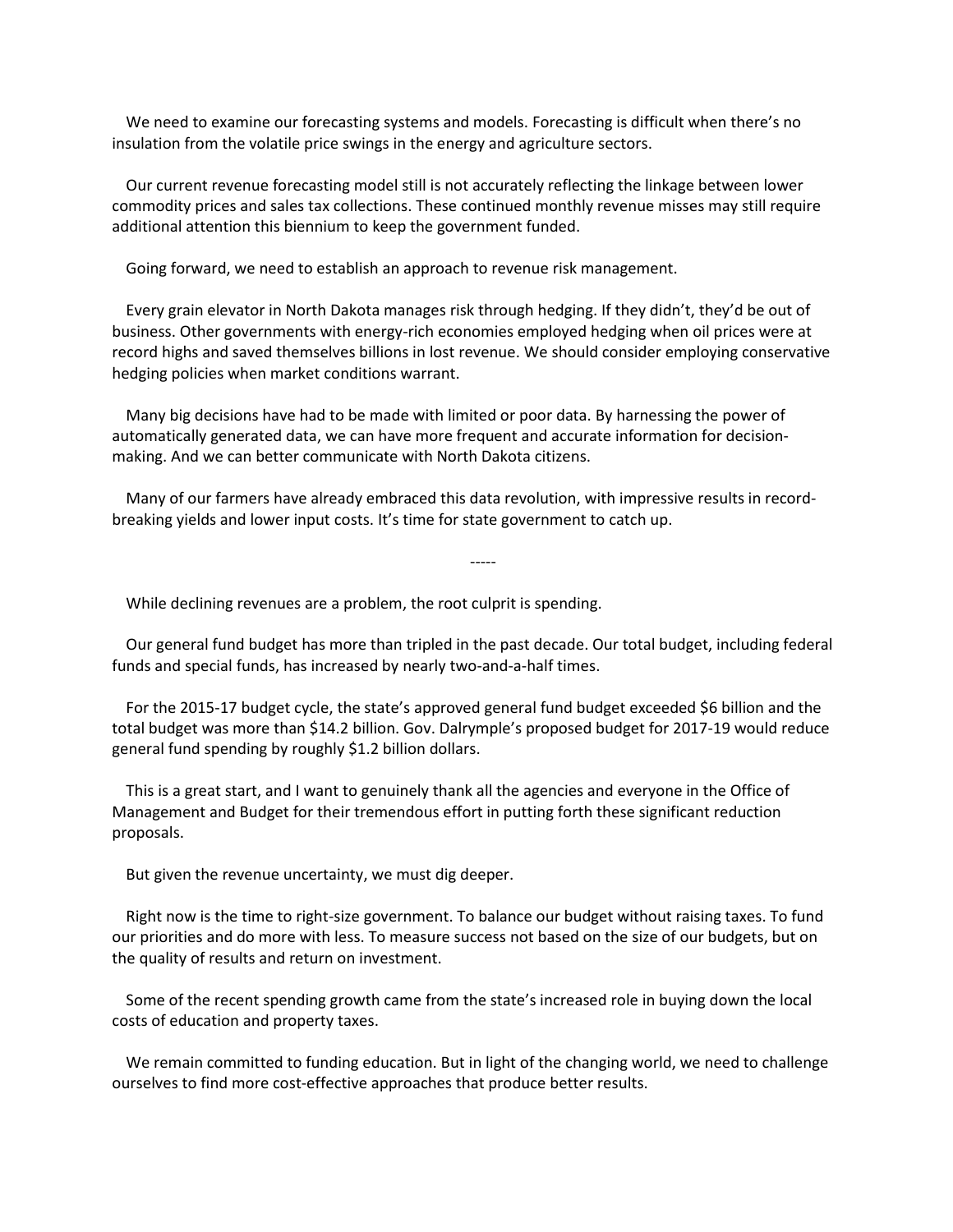At the same time, the state should find an "off-ramp" to remove itself from the local property-taxbuydown business, without simply shifting the burden back to local political subdivisions.

Time has shown that our current buydown program approach has multiple shortcomings.

First, it's not free money. It's tax money coming in and then being redistributed in an attempt to lower other taxes. Second, because it's based on a percentage of local government spending, it's an unsustainable expenditure line that continues to grow and grow. But perhaps most dangerously, it acts as a subsidy which entices communities to make long-term investments they may be ill-equipped to afford.

We must begin the long, hard process of reforming property taxes. And we're open to any and all ideas to reform our current system.

True long-term property tax reform requires that we reduce the cost of local government. This is why one important aspect of our cross-cutting Main Street Initiative will be focusing on utilizing our current infrastructure to its fullest potential so we can reduce the root cost of local government.

-----

Regardless of population, our city budgets are driven significantly by their linear feet of curb, gutters, sidewalks, roads, sewer, water. The length of overall infrastructure drives the cost of snowplowing, street maintenance, garbage collection and police and fire coverage. It also drives the number of stations, water towers, arterial streets and interchanges.

Repeatedly across the state, the construction of a new school on the outskirts of a metro area has resulted in huge long-term ongoing costs to deliver city services.

Yes, how we design and grow our cities has a huge impact on property taxes.

With better design, we can create great opportunities for private sector investment, keep property taxes in check and attract the talent we need for the 21st century. Because it takes more than great jobs for us to compete today. It takes safe, healthy cities with vibrant, walkable main streets and downtowns to attract and retain a skilled workforce.

That's why Lt. Gov. Brent Sanford and I will be partnering with mayors and city commissioners from across the state to ensure that the Main Street Initiative provides all interested communities the tools, programs and empowerment for smart, healthy growth.

Reinvention also means taking a hard look at our state agencies. Approaching them not as standalone silos, but as a network of programs with overlapping areas. Through cross-cutting initiatives, we can find efficiencies and savings in all areas of government.

In the coming weeks we'll offer amendments to Gov. Dalrymple's budget. And after the session we'll continue to comb through state government budgets and operations. My leadership team is confident there are many ways to make government leaner and more efficient so we can better serve the citizens of North Dakota.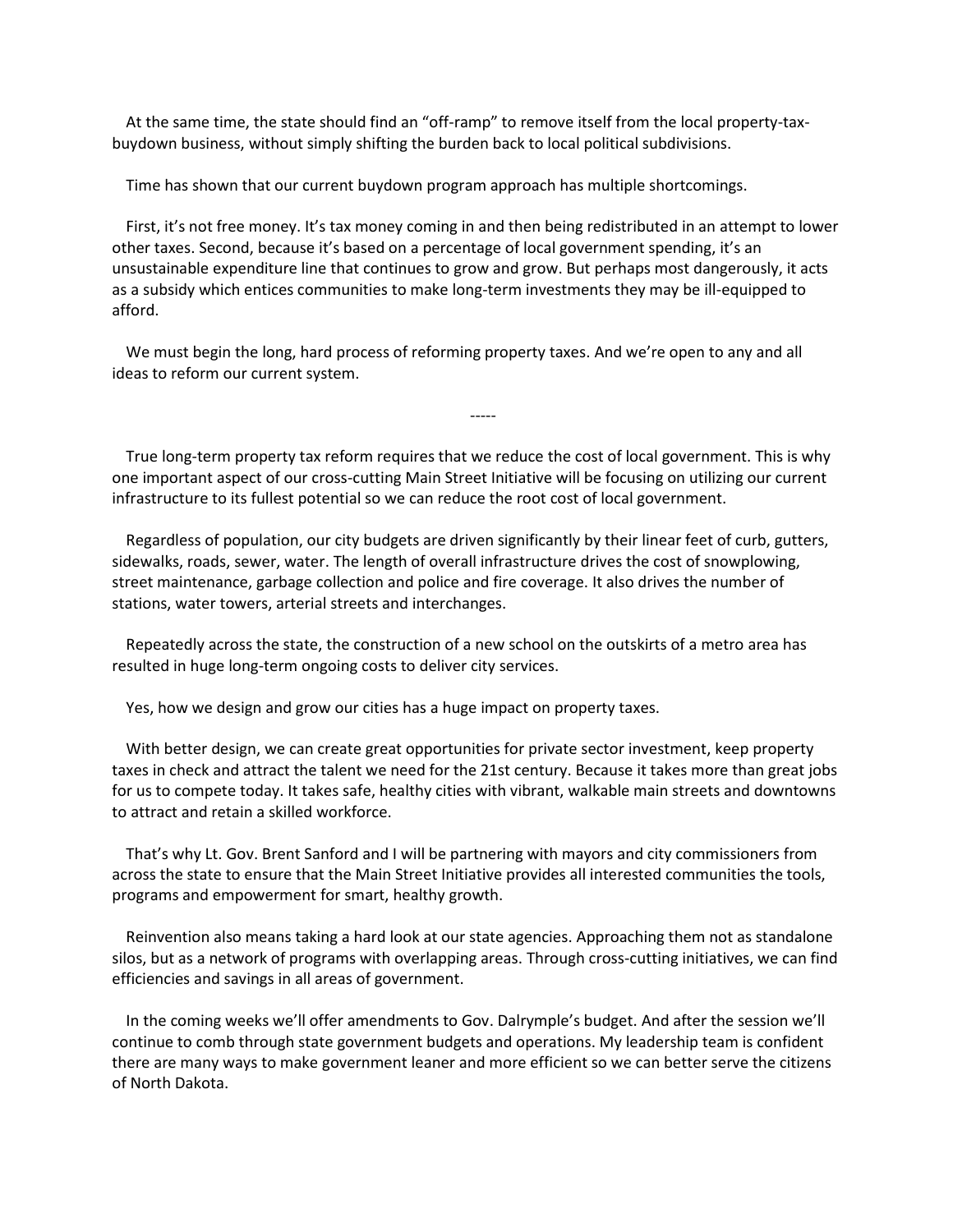Let me share a recent experience.

Last month I was walking to work through an alleyway in downtown Fargo. A young man was walking toward me – and for the purposes of today we'll call him Matt.

The temperature was cold, in the teens, and I thought it odd he had his coat wide open and wore no hat.

I recognized him as someone I'd met on the street earlier in the year. Someone who regularly hung out downtown and had proudly shown me the BMX-style bicycle he'd built himself. He clearly had gifts.

On that December morning, he was cold, and I invited him to join me inside and warm up. It became apparent that Matt wasn't only cold. He was also hungry, exhausted and distraught.

I offered to get him food and some winter gear. He politely but firmly refused. He didn't take handouts. Matt had been raised like many in the Midwest, with a proud independence, believing he should be able to take care of himself.

Matt's coat was open because he'd been walking all night. His prized possession was his bike. Out of fear of it being stolen, when he did sleep, he handcuffed himself to his bike.

He had no place to live. Supposed friends that offered shelter only led to further conflict and serious complications.

Members of my team called the City of Fargo, and a homeless outreach specialist named Jillian arrived. She was simply fantastic in every way.

As Matt left that morning with Jillian, I might have even felt a sense of accomplishment. We had made a valuable connection for him with a caring and talented caseworker who could help him navigate a complex world of services.

But when I inquired last week about Matt, I learned he was only 19 years old and that he was addicted to meth. I also learned he had a prior record and had been arrested for a parole violation.

There are many lessons to be learned here.

The first: Regardless of my experiences or my education, Matt knew more of his broken home, lost childhood, homelessness, loneliness, despair and addiction than I did. I was learning from him.

Learning begins with humility. Everyone has something to teach us.

The second lesson from this story is one of addiction. Addiction can happen to anyone, anytime. Regardless of levels of income or education, addiction can devastate lives, families and communities.

The cost of addiction is high. It takes its toll in lost jobs, broken families and, increasingly and tragically, lost lives. Sixty-one people died in North Dakota in 2015 from overdoses. And a record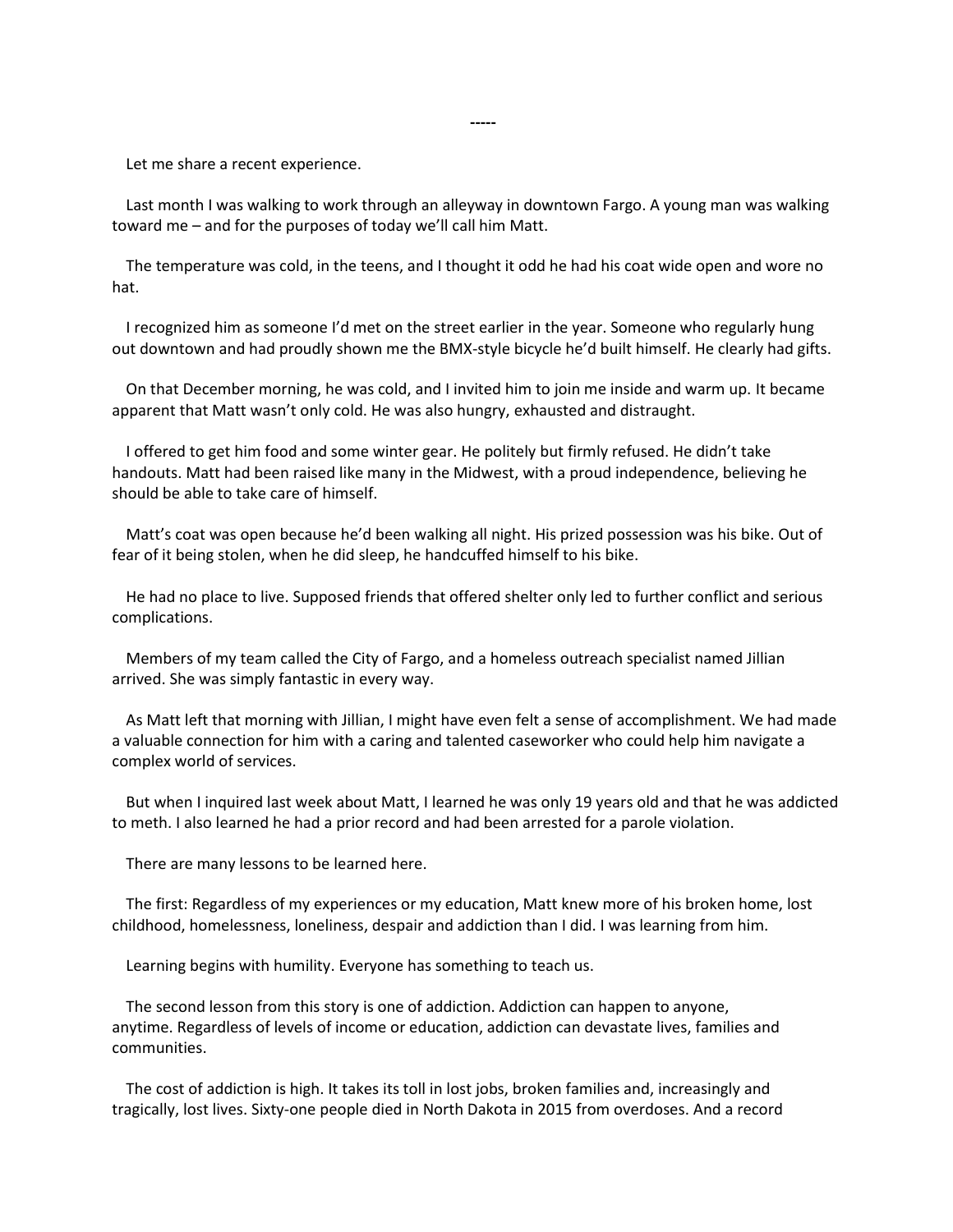number of overdose cases were saved through quick action by our state's valiant first responders and EMTs.

Addiction also takes its toll on our budgets. This past decade we spent more than \$260 million on new jails at the city, county and state levels. We now have almost 1,800 inmates across North Dakota, equal in population to the city of Mayville (and Mayville is equal to about 5.1 Arthurs). At the state level, today's annual cost exceeds \$40,000 per inmate, and that cost figure keeps growing.

Many of those in our system are there because of crimes rooted in addiction. Jail time without rehab is not a cure for addiction.

We need to start treating addiction like the chronic disease that it is. By moving resources upstream, we will save lives and save money.

The tragedy of the statewide prescription drug and opioid crisis has awakened us. We need to translate this awakening into collaborative action – across state and local law enforcement, across many state agencies, with communities, faith-based organizations, nonprofits and the judiciary.

To continue this conversation, join us tomorrow morning from 7:30 to 9:00 a.m. at the Radisson, where the First Lady and I are hosting a free service breakfast focused on a collaborative approach to addiction.

**-----**

In recent months, our state has also become immersed in a crisis drawing national attention and attracting numerous out-of-state agitators.

The Dakota Access Pipeline protests began with a debate concerning legitimate issues raised by the Standing Rock Sioux Tribe, including protecting our valuable water resources and a desire for genuine government-to-government consultation.

Those original concerns have been hijacked by those with alternative agendas.

Peaceful protest is a protected right of all Americans. However, protesters must respect private property rights, court orders and law enforcement personnel. Acts of vandalism, harassment and trespass are not a part of North Dakota's character and will not be tolerated.

Every rural North Dakota family has a right to feel safe in their own home, free from intimidation. To those North Dakotans personally affected by this ongoing dispute, we hear your concerns. Be assured that maintaining the rule of law in our state remains our priority.

The violent actions of some individuals are straining relationships among the people of North Dakota. And ironically, their actions now endanger the waters of the Missouri.

The main protest camp is located directly in the floodplain of the Cannonball-Missouri River confluence. Given the snowfall this winter and historic data on the Cannonball River, the camp will likely flood in early March.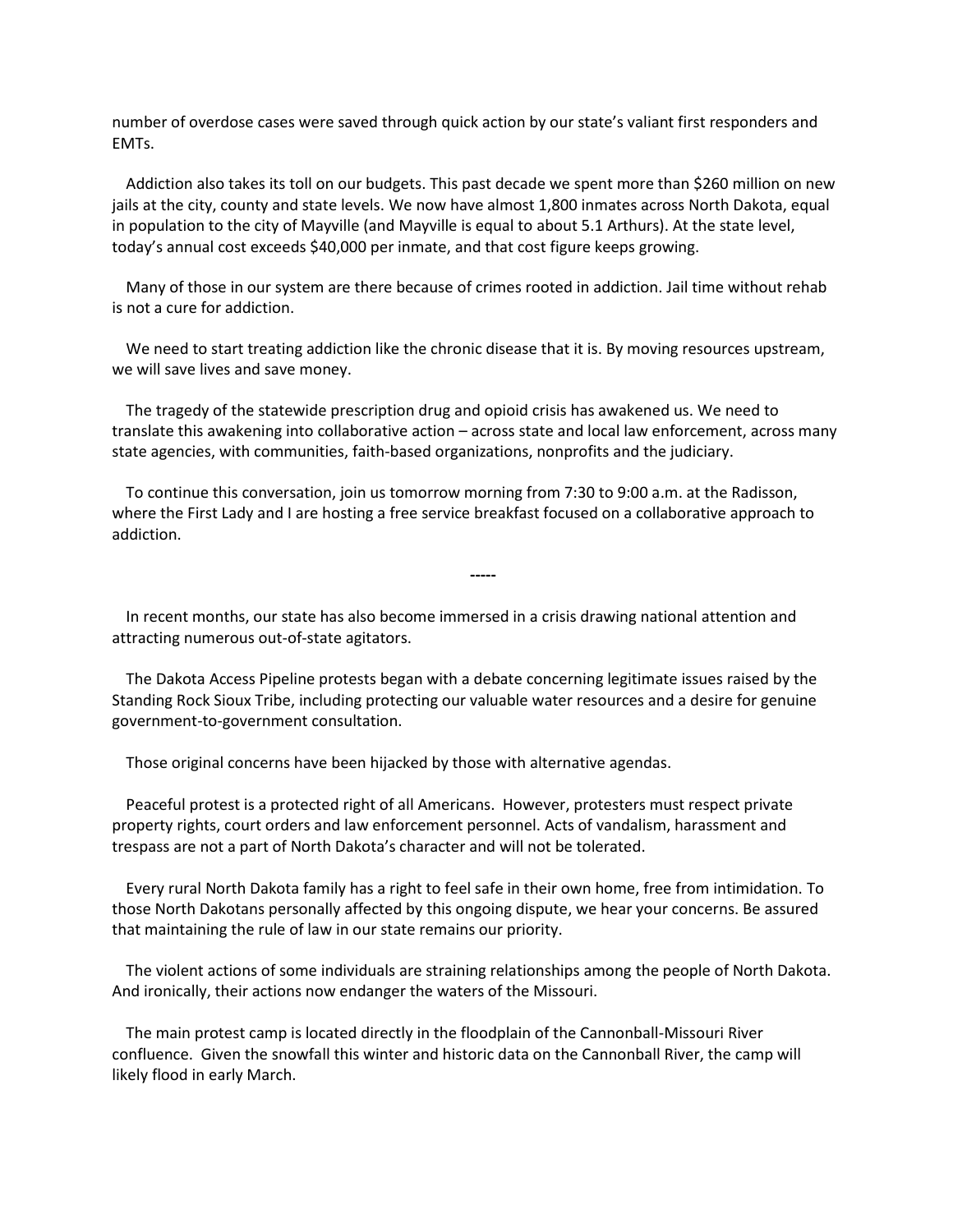Vacating the unauthorized main camp on Army Corps land, cleaning up the abandoned cars, illegal structures and the human waste from months of occupation, will be a costly and time-consuming effort. The clean-up will require coordination from tribal, county, state and federal agencies.

Anything less than a complete restoration of the area prior to the early March flood will endanger the lives of the protesters and first responders. It will also create an environmental threat to waters of the Missouri.

Chairman Dave Archambault from the Standing Rock Sioux Tribe has repeatedly asked for the remaining protesters to leave. We unequivocally support him in this request.

This crisis has lifted the veil of a troubled social fabric on the northern Great Plains.

The history of American settlement and westward expansion contains many tragic episodes of broken promises, displaced native peoples, and forced assimilation. It is in this context that the Standing Rock situation must be understood.

This is not an issue that will simply go away after the pipeline is completed. Trust has been eroded, and it will take time, effort and leadership to rebuild.

As a state government and as neighbors and citizens, we need to learn more and assume less about the histories and cultures within our borders.

I understand the state alone cannot "solve" the substantial and multi-generational problems in Indian Country. America's past cannot be changed. But we can acknowledge our history. And we can listen, with an aim to create mutually satisfying protocols of engagement and consultation.

As governor, I pledge my administration to a fresh start in our relations with all tribal nations who live with and among us.

This week we'll begin meeting with the leaders of each tribe. Our goal is to understand each tribe's individual issues and circumstances so that we may move forward together toward greater mutual respect, harmony and prosperity.

We must work with resolve to shape a new future. It will require leadership from all sides, equipped with renewed empathy and humility.

Theodore Roosevelt was right when he said that if America does not work for everyone, it cannot really be said to work for anyone. Our state will never achieve its fullest potential until all North Dakotans have an opportunity to build a prosperous future.

As we begin our important work here at home, we also reflect on our brave North Dakota National Guard members preparing to serve abroad.

**-----**